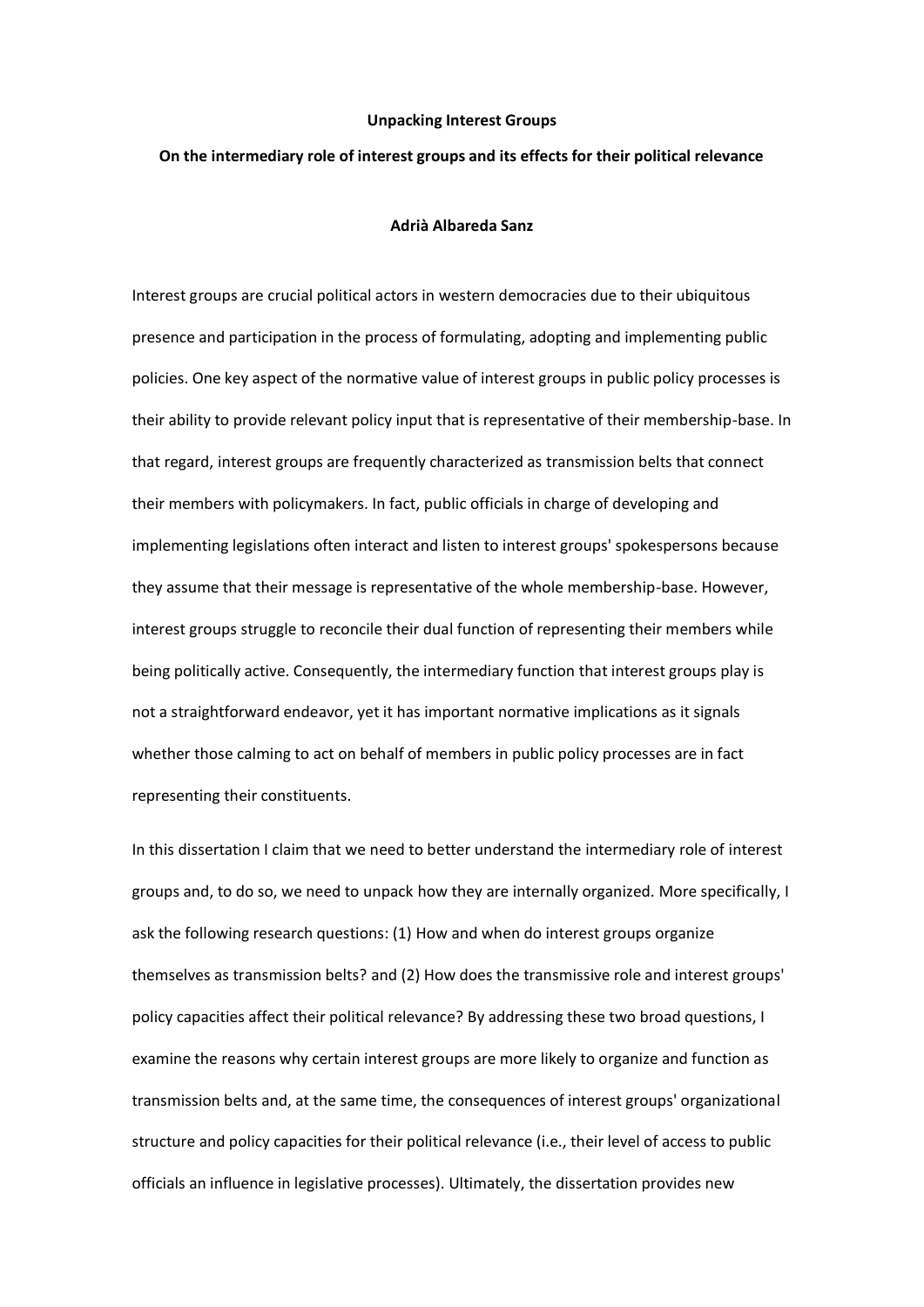insights to the intermediary function of interest groups by paying attention to their organizational ability to function as a transmission belt.

Empirically, the dissertation relies on two datasets linked to two large projects: '2-Capture – The Driving Forces of Regulatory Capture' and 'INTEREURO: Networks, Strategies and Influence in the EU'. Both datasets provide valuable quantitative and qualitative data to explore questions of interest groups' internal organizational structure, their ability to function as transmission belts, and the effects of different organizational formats on the political relevance of groups among public officials. Importantly, both projects and the databases related to them focus on interest groups mobilized at the EU level.

In order to address the two-fold overarching research question, this dissertation is structured in two blocks, each of them containing two empirical chapters. The first block examines "How and when interest group organize themselves as transmission belts". More specifically, Chapter 2 conceptualizes and empirically examines the occurrence of transmission belts among the EU interest groups system. More specifically, transmission belts are conceptualized as those interest groups that invest in organizational attributes related to 'member involvement' for representation and 'organizational capacity' to efficiently interact with policymakers. The results of a cluster analysis show that approximately 33% of the EU groups are organizationally equipped to function as transmission belts. In that regard, the majority of the groups only invest in one of the organizational dimensions related to the transmission belt ideal (i.e., member involvement or organizational capacity). Additionally, the chapter finds a positive relationship between groups having a homogenous membership base and being organized as a transmission belt. That is, when the members of the group are more similar among themselves, it is more likely that the group can become organized as a transmission belt by investing in member involvement and organizational capacity.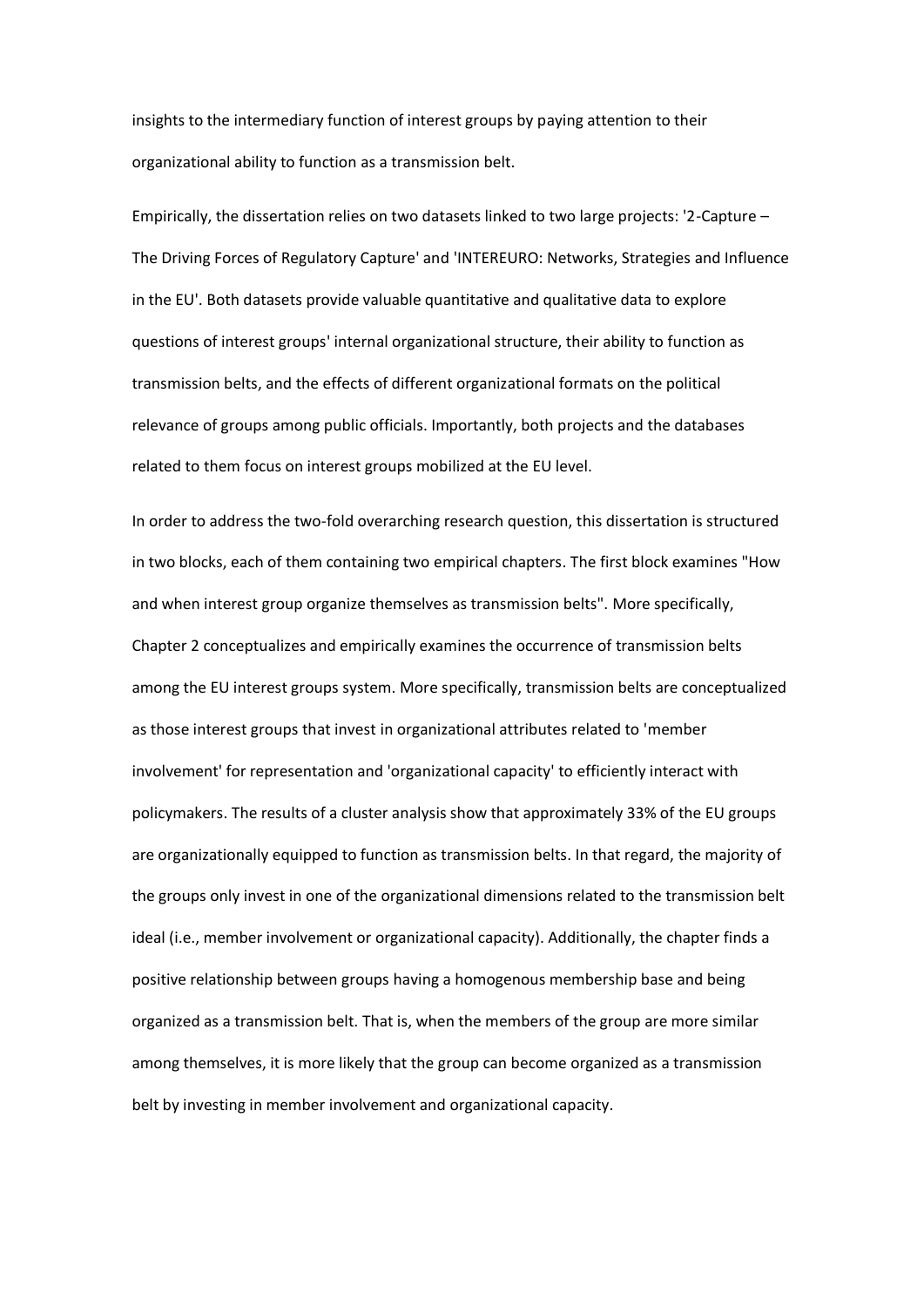Chapter 3 takes a step back and focuses on one specific organizational dimensions of the transmission belt which critically determines the representative function and the legitimacy claims of interest groups: member involvement. More specifically, by relying on 32 in-depth interviews with top representatives of interest groups mobilized at the EU level, the chapter examines how and under which circumstances interest groups involve and engage their members when establishing policy positions. The results indicate that unequal resources among the membership-base of umbrella groups as well as issue features shape member involvement in different ways, hence affecting the representative potential of groups. Building upon the results of Chapter 2, the qualitative data also shows that membership diversity, in terms of resources, critically affects *which* members are actually involved in the process of establishing policy positions. In addition, policy issues that generate internal conflict are characterized for having more involvement of members, whereas particularistic policy issues (i.e., those that only affect a subset of the members and thus are characterized by less internal conflict), only attract the attention of those members with a stake on the issue.

The second block of the dissertation examines "How the transmissive role and policy capacities of interest groups affect their political relevance". In other words, chapters four and five address the implications of interest groups' organizational structure and policy capacities for their degree of access among public officials and their perceived influence on policymaking processes. Firstly, following an exchange-based approach, Chapter 4 examines the effects that the two organizational dimensions that serve to conceptualize the transmission belt ideal (i.e., member involvement for representation and organizational capacity to efficiently interact with policymakers) have on the level of access that interest groups gain to EU public officials. The results of the regression models indicate that groups that invest in organizational capacity have more access to public officials, whereas groups that invest in member involvement and those that are organizationally prepared to function as transmission belts do not have a higher likelihood of gaining more access to EU public officials.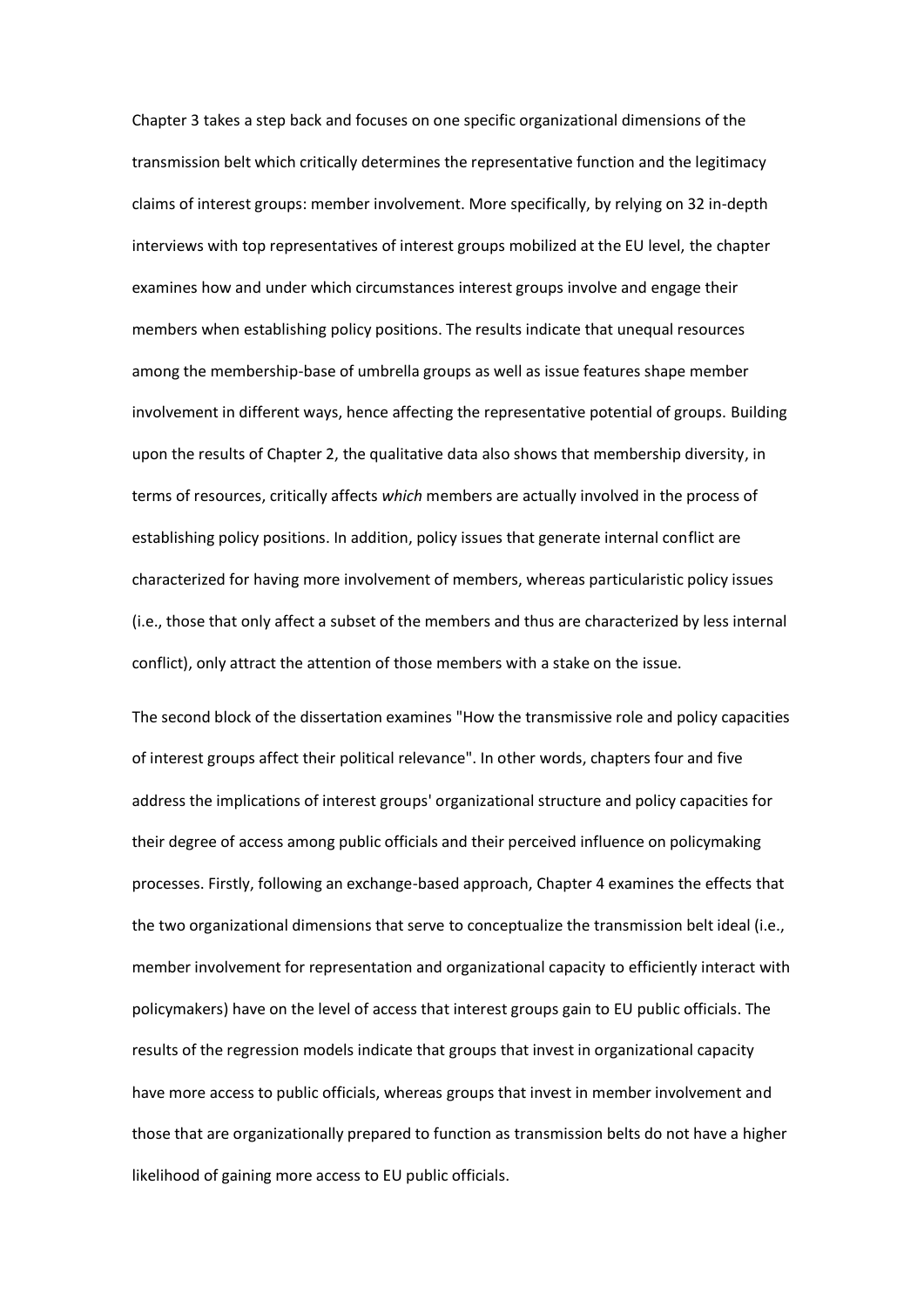Chapter 5 argues that political and analytical capacities are demanded by policymakers when developing policy issues and thus affects the level of influence interest groups have on policy issues. The exchange approach perspective is complemented with a behavioral approach and it is argued that public officials' heuristics and routines affect the perceived influence of interest groups. The chapter shows that political and analytical capacities matter for becoming influential on policy issues' outputs. Yet, it also demonstrates that behavioral routines play an important role as they make those groups that are considered policy insiders (i.e., familiar and regular partners) more influential when the degree of advocacy salience is high (i.e., when many stakeholders mobilize in the issue under discussion). That is, public officials rely more on heuristics and shortcuts when dealing with highly salient issues, which may hamper the democratic output of the legislation as relevant alternative views, perspectives and voices might not be taken into account.

What are the key findings of the dissertation? In the first block I find that interest groups have varying organizational formats and implement different processes to involve their members in policy issues. More specifically, only a minority of the groups mobilized at the EU level are organizationally prepared to function as transmission belts, and those who operate as such tend to have homogenous a membership-base, implying that these groups are rather specific and niche-oriented. Moreover, qualitative data indicates that the functioning of the transmission belt is issue-contingent, that is, it depends on how the policy issue under debate (un)equally affects the members of the group. This brings us to the second block of the dissertation aimed at assessing how the organizational structure of groups and their possession of certain policy capacities affects their political relevance. On the one hand, when focusing on access, we observe that public officials prioritize the interaction with professionalized organizations that are able to efficiently respond to public officials' demands and/or provide policy expertise, which can be normatively problematic as we cannot know whether these groups are actually representative of their membership-base. On the other